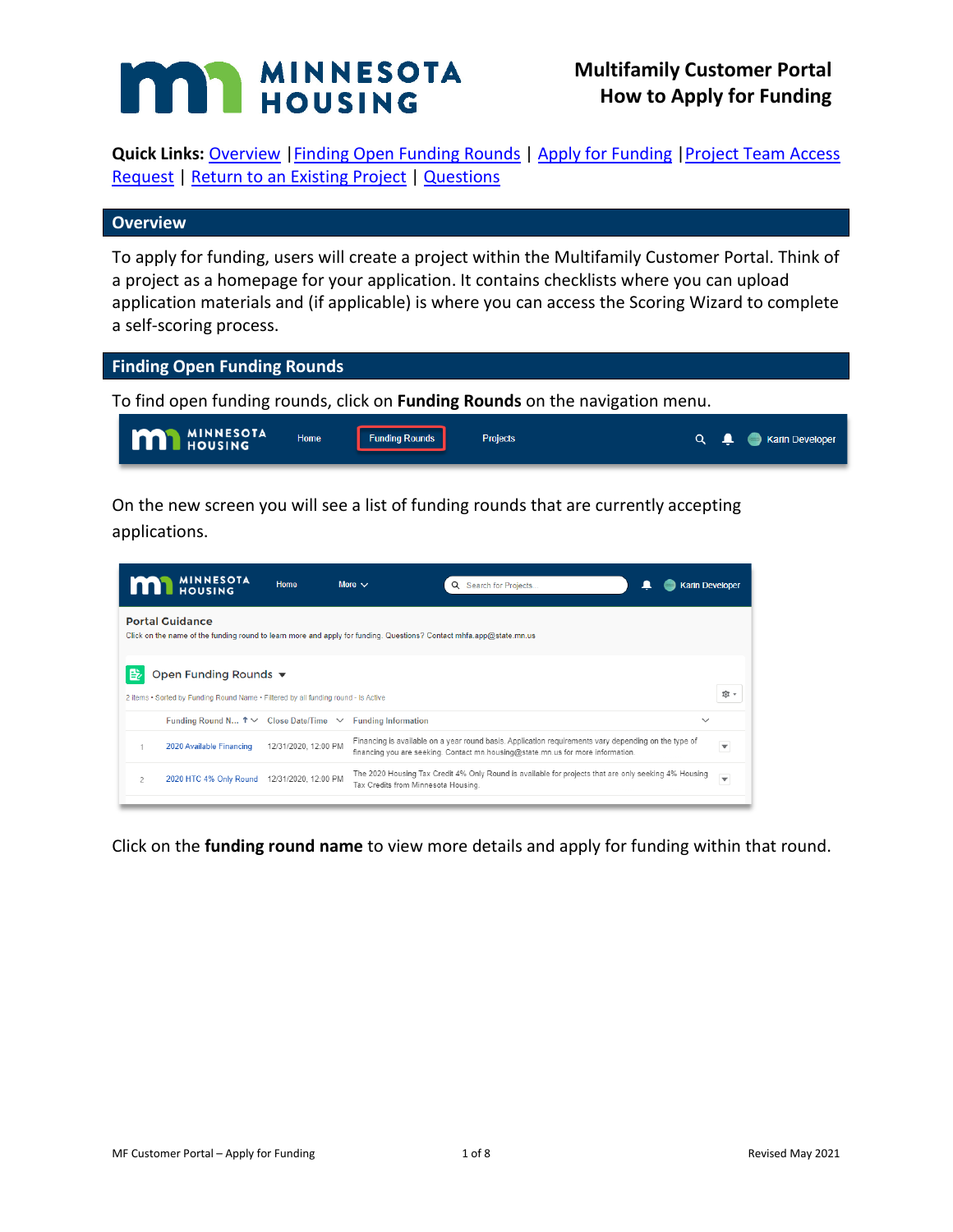| Q Search for Projects<br><b>Karin Developer</b>                                                                                                                                              |
|----------------------------------------------------------------------------------------------------------------------------------------------------------------------------------------------|
| Click on the name of the funding round to learn more and apply for funding. Questions? Contact mhfa.app@state.mn.us                                                                          |
| ত: -                                                                                                                                                                                         |
| $\checkmark$                                                                                                                                                                                 |
| Financing is available on a year round basis. Application requirements vary depending on the type of<br>▼<br>financing you are seeking. Contact mn.housing@state.mn.us for more information. |
| The 2020 Housing Tax Credit 4% Only Round is available for projects that are only seeking 4% Housing<br>$\overline{\mathbf{v}}$<br>Tax Credits from Minnesota Housing.                       |
|                                                                                                                                                                                              |

## **Apply for Funding Wizard**

After you navigate to the appropriate funding round, click the **Apply for Funding** button to create a project. You will need:

- Project name and address
- Basic project info such as estimated number of units, total development costs and total construction costs. **Don't worry: you can edit these fields later if needed by going to the Project details tab after your project is created!**
- Contact information for the developer, sponsor and processing agent (if applicable)

| <b>Funding Round</b><br>B<br>2020 Available Financing                               | Apply for Funding                                                                                                                                                    |
|-------------------------------------------------------------------------------------|----------------------------------------------------------------------------------------------------------------------------------------------------------------------|
| <b>Funding Round Name</b><br>2020 Available Financing                               | Close Date/Time<br>12/31/2020, 12:00 PM                                                                                                                              |
| Required Workbook Version<br>Version 2/15/2019                                      |                                                                                                                                                                      |
| Funding Information                                                                 |                                                                                                                                                                      |
| connected with a staff person to talk specifics of your proposal prior to applying. | Financing is available on a year round basis. Application requirements vary depending on the type of financing you are seeking. Contact mn.housing@state.mn.us to be |

Clicking the Apply for Funding button will launch the Apply for Funding Wizard that will guide you through the process of creating a project.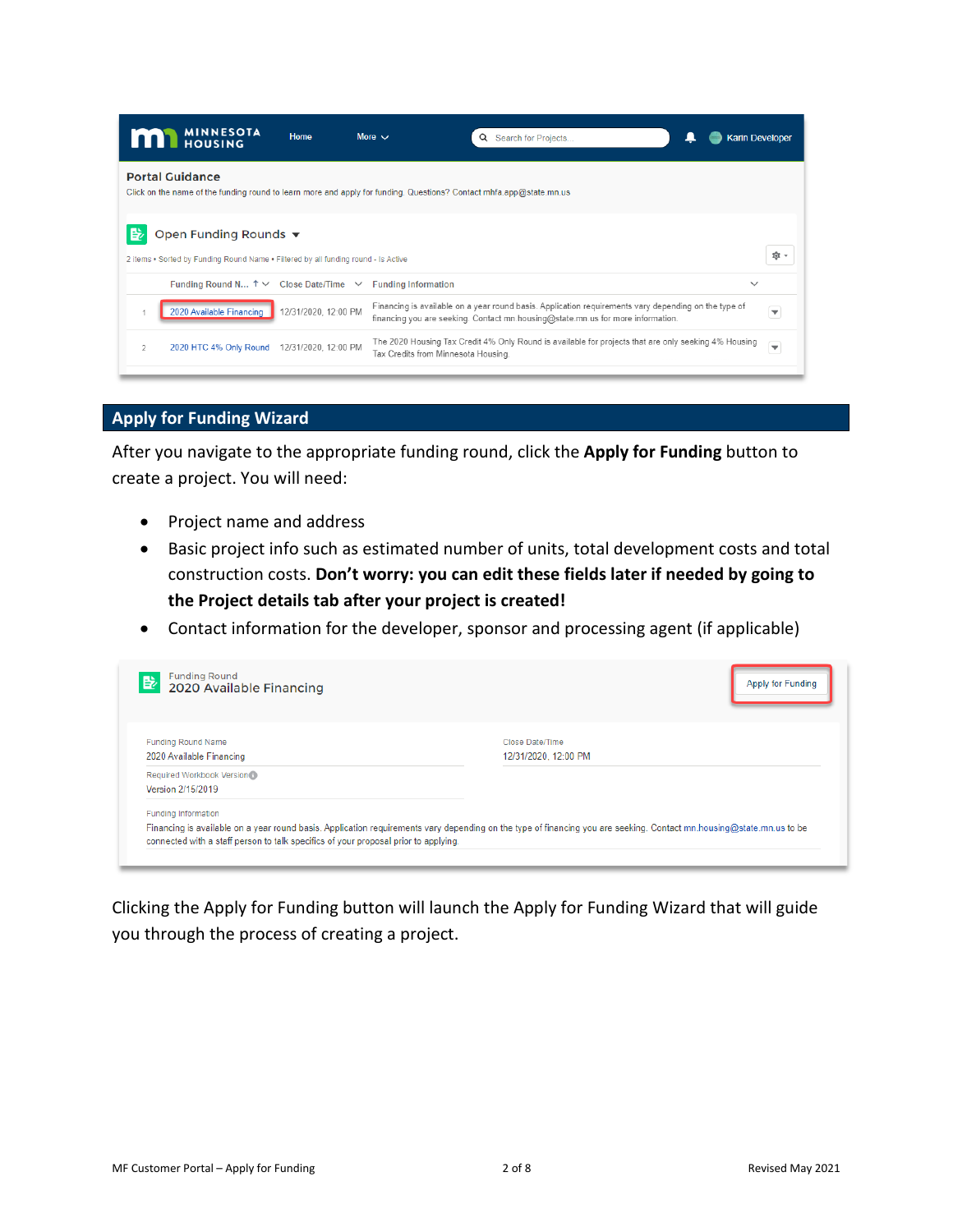|                                            |                                                                                                                                                                                   |                         | Apply for Funding                                                           |                                 |                                       |  |  |  |
|--------------------------------------------|-----------------------------------------------------------------------------------------------------------------------------------------------------------------------------------|-------------------------|-----------------------------------------------------------------------------|---------------------------------|---------------------------------------|--|--|--|
| <b>NESOTA</b><br><b>HOUSING</b>            | <b>Funding Round Details</b><br>Name: 2021 RFP/2022 HTC Round 1<br>Round Type: RFP/HTC Round 1                                                                                    |                         | Open Date/Time: 4/14/2021, 11:00 AM<br>Close Date/Time: 7/15/2021, 12:00 PM |                                 |                                       |  |  |  |
| <b>Project Details</b>                     | Project Snapshot at Applic                                                                                                                                                        | <b>Sponsor Details</b>  | <b>Developer Details</b>                                                    | <b>Processing Agent Details</b> | <b>Review and Create Project</b>      |  |  |  |
|                                            |                                                                                                                                                                                   | <b>Project Details</b>  |                                                                             |                                 |                                       |  |  |  |
|                                            | Please enter basic information about your project. For instructions on how to find the coordinates of the project site, visit Minnesota Housing's Communities Profiles Maps page. |                         |                                                                             |                                 |                                       |  |  |  |
| Project Name                               |                                                                                                                                                                                   |                         | <b>Primary Address</b><br>Country                                           |                                 |                                       |  |  |  |
|                                            |                                                                                                                                                                                   |                         | <b>United States</b>                                                        |                                 | $\overline{\phantom{a}}$              |  |  |  |
| Name(s) project formerly known as          |                                                                                                                                                                                   |                         | Street                                                                      |                                 |                                       |  |  |  |
|                                            |                                                                                                                                                                                   |                         |                                                                             |                                 |                                       |  |  |  |
| Previous Property Number (D#), if known    |                                                                                                                                                                                   |                         |                                                                             |                                 |                                       |  |  |  |
|                                            |                                                                                                                                                                                   |                         | City                                                                        |                                 | State/Province                        |  |  |  |
| * Previously applied/received funding      |                                                                                                                                                                                   |                         |                                                                             |                                 | Minnesota<br>$\overline{\phantom{a}}$ |  |  |  |
| -- Choose a Value --                       |                                                                                                                                                                                   | $\overline{\mathbf{v}}$ | Zip/Postal Code                                                             |                                 |                                       |  |  |  |
| * Is this a Dual Application? <sup>O</sup> |                                                                                                                                                                                   |                         |                                                                             |                                 |                                       |  |  |  |
| -- Choose a Value --                       |                                                                                                                                                                                   | $\overline{\mathbf{v}}$ | County <sup>O</sup>                                                         |                                 |                                       |  |  |  |
| * Primary Proposal Type                    |                                                                                                                                                                                   |                         |                                                                             |                                 |                                       |  |  |  |
| -- Choose a Value --                       |                                                                                                                                                                                   | ۰                       | Latitude                                                                    |                                 |                                       |  |  |  |
|                                            |                                                                                                                                                                                   |                         |                                                                             |                                 |                                       |  |  |  |
|                                            |                                                                                                                                                                                   |                         | Longitude                                                                   |                                 |                                       |  |  |  |
|                                            |                                                                                                                                                                                   |                         |                                                                             |                                 |                                       |  |  |  |
|                                            |                                                                                                                                                                                   |                         |                                                                             |                                 |                                       |  |  |  |
|                                            |                                                                                                                                                                                   |                         |                                                                             |                                 |                                       |  |  |  |

Features are available to assist with navigation or provide additional information. Features include:

• **Path.** You will see a path at the top of the Apply for Funding Wizard. Clicking on a header within the path will allow you to jump from page to page. NOTE: Many pages will require you to respond to all questions prior to navigating to the next page.

| <b>Project Details</b> | .<br>$-$ |  | <b>Project</b><br><b><i><u>ANTIBOLISTIC</u></i></b> |
|------------------------|----------|--|-----------------------------------------------------|
|                        |          |  |                                                     |

- **Information icons.** For some questions, you can get additional help text by clicking on the grey 'i' icon to the right of the field name.
- **Buttons.** Buttons are available to allow you to move from page to page or confirm an action. Examples include Next, Previous, Create Project, and Add Team Member.
- **Links.** You can find links to pertinent webpages or resource guides. When you hover your mouse over a link, the link text will be underlined.
- **Error messages.** Error messages questions appear in red below the related question. Typically, error messages appear if you have missed a required field.

While working in the Apply for Funding Wizard, keep in mind: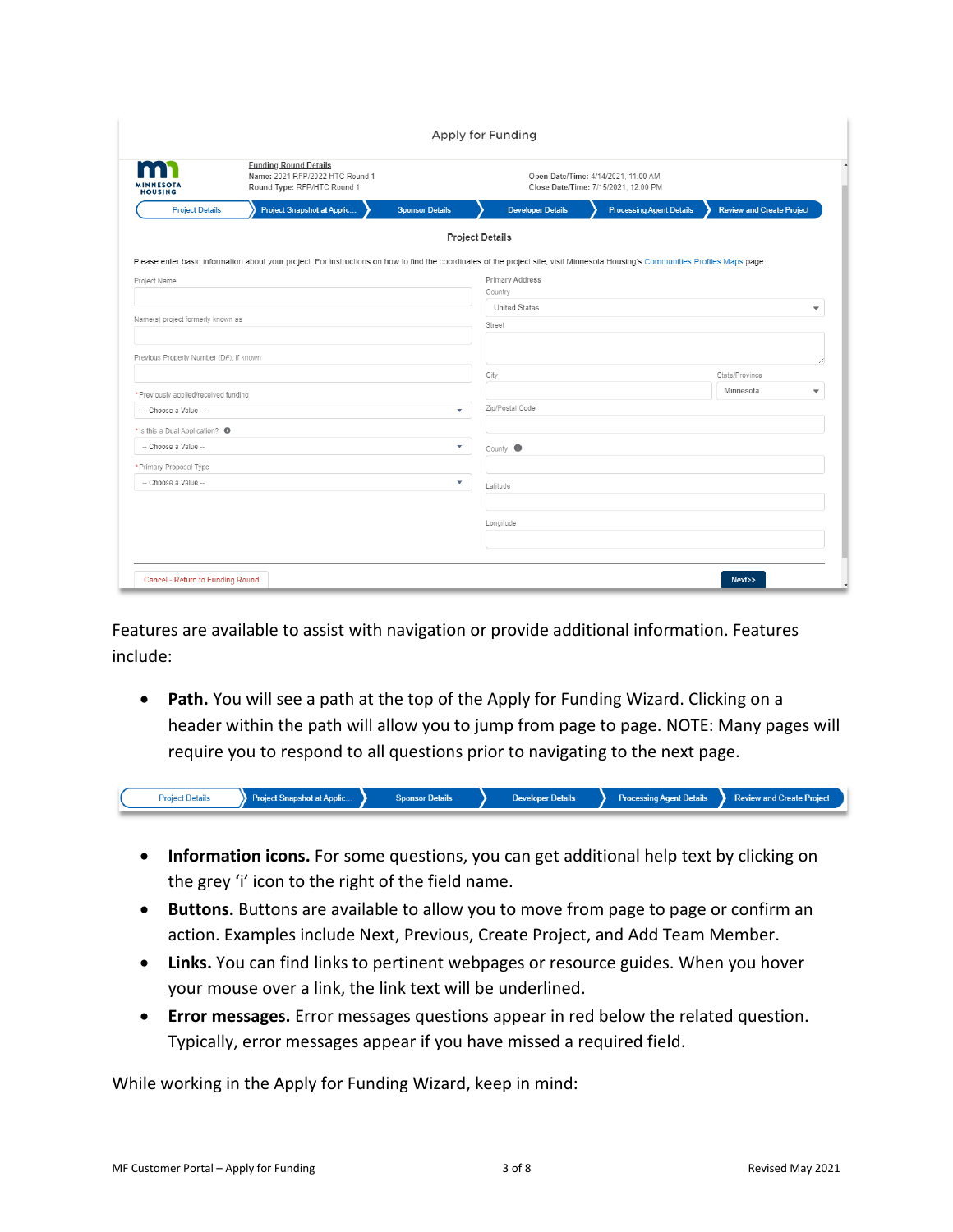- **You must respond to all questions displayed**. If you miss a required field, an error message will appear when you click the Next button.
- **Your answer to a question may add or remove additional questions.** For example, on the Processing Agent Details tab, if you select 'Yes' when asked if the processing agent is part of the development team, you will be prompted to enter information about the processing agent contact.
- **Information on the 'Project Snapshot at Application' can be updated later.** After your project is created you can update details about your project by clicking on the project's Details tab.
- Click the **Next** button in the bottom right corner of the screen to move to the next page.
- If you no longer want to apply for funding, click **Cancel – Return to Funding Round.**
- **Review for accuracy**. On the 'Review and Create Project' tab you can see all the project data you've entered. To edit any information, click on the corresponding section header in the path at the top of the page or use the Previous button to navigate.
- When you are ready, click **Create Project.** NOTE: The Create Project button is only available on the 'Review and Create Project' tab.

| Cancel - Return to Funding Round | $\overline{\phantom{a}}$<br>Previous |  |
|----------------------------------|--------------------------------------|--|
|----------------------------------|--------------------------------------|--|

You will see a new message congratulating you on successfully creating a project.

|                                                                                                                                                                                                                     | <b>Apply For Funding</b>                                                                                                                                                                                                                                              |                                                                                                                                                                                                   |  |  |  |  |  |  |
|---------------------------------------------------------------------------------------------------------------------------------------------------------------------------------------------------------------------|-----------------------------------------------------------------------------------------------------------------------------------------------------------------------------------------------------------------------------------------------------------------------|---------------------------------------------------------------------------------------------------------------------------------------------------------------------------------------------------|--|--|--|--|--|--|
| <b>Funding Round Details</b><br>Name: 2021 RFP/2022 HTC Round 1<br>Open Date/Time: 3/22/2021, 12:00 PM<br>Round Type: RFP/HTC Round 1<br>Close Date/Time: 7/15/2021, 12:00 PM<br><b>MINNESOTA</b><br><b>HOUSING</b> |                                                                                                                                                                                                                                                                       |                                                                                                                                                                                                   |  |  |  |  |  |  |
|                                                                                                                                                                                                                     | Congratulations! Your project has been successfully created.                                                                                                                                                                                                          |                                                                                                                                                                                                   |  |  |  |  |  |  |
| Characteristics guide for next steps.                                                                                                                                                                               |                                                                                                                                                                                                                                                                       | Click All Done - Show Project to go to your project to set up project characteristics, access checklists, or use the scoring wizard (if applicable). Refer to the How to Setup and Change Project |  |  |  |  |  |  |
|                                                                                                                                                                                                                     | Click Add Team Members to complete a project team access request. Project team access allows users to view and/or edit a project on behalf of the sponsor. A sponsor or an authorized<br>representative of the project must complete the project team access request. |                                                                                                                                                                                                   |  |  |  |  |  |  |
|                                                                                                                                                                                                                     | project gives them the additional functionality depending on the authorization level selected (e.g. Read vs. Read/Write).                                                                                                                                             | NOTE: Users affiliated with an organization that has project access may be able to see high-level project information even if they are not assigned to the project. Assigning a person to the     |  |  |  |  |  |  |
| <b>All Done - Show Project</b>                                                                                                                                                                                      |                                                                                                                                                                                                                                                                       | <b>Add Team Members</b><br><b>Add Another Project</b>                                                                                                                                             |  |  |  |  |  |  |

At this point you can:

• Click **All Done – Show Project** to go to your project to set up project characteristics, access checklists, or use the scoring wizard (if Applicable).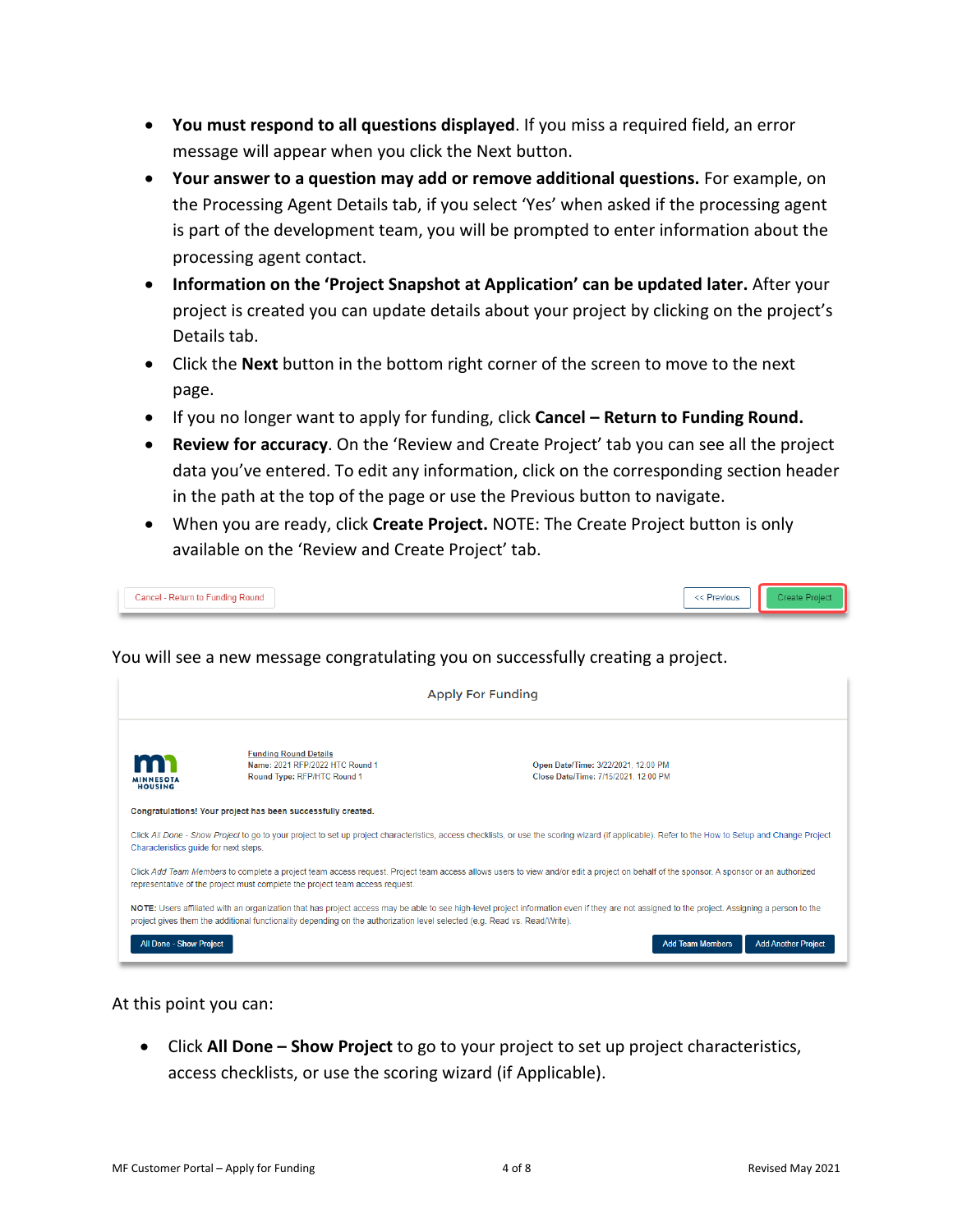- Click Add Team Members to complete a project team access request. See the **Project** [Team Access Request](#page-4-0) section of this guide for more details.
- Click **Add Another Project** to create another project within the same funding round.

| :ct | Add leam Mer |
|-----|--------------|
|     |              |
|     |              |

#### <span id="page-4-0"></span>**Project Team Access Request**

All Done - Show Proj

Project sponsors can choose to give individuals outside of their organization access to the project to assist with the application and/or due diligence. Project team access requests will be processed by Minnesota Housing within two business days.

To request team member access when creating your project:

- On the congratulations page, click **Add Team Members.**
- Review the information provided on the Project Team Access page. If you'd like to proceed click **Add Team Member.** If you no longer want to submit a request to add team members, click **Finished – View Project** or **Finished – Add Another Project.**

|                                | <b>Apply For Funding</b>                                                                                     |                                                                                                                                                                                                                                                                                                                                                                                                                                                                                                                                                             |  |  |  |  |  |  |
|--------------------------------|--------------------------------------------------------------------------------------------------------------|-------------------------------------------------------------------------------------------------------------------------------------------------------------------------------------------------------------------------------------------------------------------------------------------------------------------------------------------------------------------------------------------------------------------------------------------------------------------------------------------------------------------------------------------------------------|--|--|--|--|--|--|
| HOUSING                        | <b>Funding Round Details</b><br>Name: 2021 RFP/2022 HTC Round 1<br>Round Type: RFP/HTC Round 1               | Open Date/Time: 3/22/2021, 12:00 PM<br>Close Date/Time: 7/15/2021, 12:00 PM                                                                                                                                                                                                                                                                                                                                                                                                                                                                                 |  |  |  |  |  |  |
|                                |                                                                                                              | <b>Project Team Access</b>                                                                                                                                                                                                                                                                                                                                                                                                                                                                                                                                  |  |  |  |  |  |  |
|                                | Request Form found on Minnesota Housing's website at www.mnhousing.gov.                                      | A sponsor or an authorized representative of the project must complete a Project Team Access request to allow project access to be granted to people affiliated with the project. If for any<br>reason the access or contact information for the person added needs to be modified after they have been granted read or read/write privileges, please complete the Portal Access Change                                                                                                                                                                     |  |  |  |  |  |  |
|                                | gives them the additional functionality depending on the authorization level selected (Read vs. Read/Write). | Users affiliated with an organization that has project access may be able to see high-level project information even if they are not assigned to the project. Assigning a person to the project                                                                                                                                                                                                                                                                                                                                                             |  |  |  |  |  |  |
|                                | during the annual Multifamily Consolidated RFP Funding Process.                                              | NOTE: Funding and Collaborating Partners ("FACP") involved in the project may be granted access based on their organization's involvement in the project. They may be listed in this project<br>team access request form or they may be added based on communication from the FACP directly to Minnesota Housing. FACP are funding partners that work closely with Minnesota Housing                                                                                                                                                                        |  |  |  |  |  |  |
|                                |                                                                                                              | Email Addresses: Minnesota Housing requests that, if at all possible, emails affiliated with an organization are used. For example: If the affiliated organization is ABC Company, the email<br>would be similar to the following: casey.smith@abccompany.com. Minnesota Housing highly discourages the use of non-organizational emails due to risks associated with a user having<br>unauthorized Multifamily Customer Portal access. If Minnesota Housing has questions regarding any information you submit, staff will contact you to verify accuracy. |  |  |  |  |  |  |
| <b>Add Team Member</b>         |                                                                                                              |                                                                                                                                                                                                                                                                                                                                                                                                                                                                                                                                                             |  |  |  |  |  |  |
| <b>Finished - View Project</b> |                                                                                                              | <b>Finished - Add Another Project</b>                                                                                                                                                                                                                                                                                                                                                                                                                                                                                                                       |  |  |  |  |  |  |

If you've selected Add Team Member, you will be prompted to enter information about the team member including:

- First and last name
- Email

Add Another Project

bers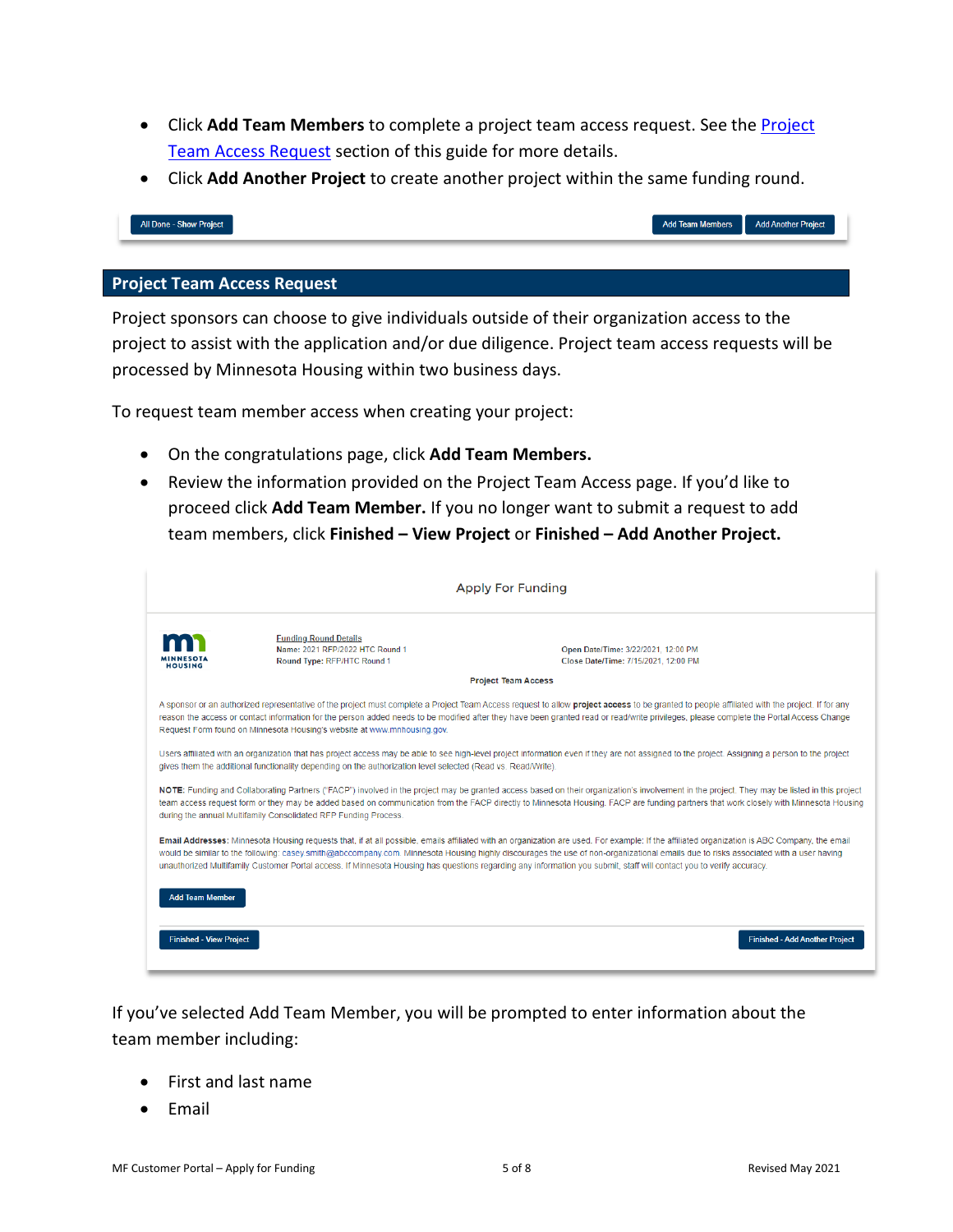- Company
- Team Member Role. Options include Architect, Attorney, Compliance Officer, Developer, funding or Collaborating Partner, Lender, Management Company, Processing Agent, Service Provider, Syndicator and Title Company
- Access Type.
	- o Select **Read** if the contact needs to be able to view project data, but will not upload documents, communicate via chatter or modify fields.
	- o Select **Read/Write** if the contact needs to be able to upload files, communicate via Chatter or modify fields.
- Comments. This is an optional field.

|                   | <b>Add Project Team Contact</b>      |
|-------------------|--------------------------------------|
| <b>First Name</b> | Email                                |
|                   | you@example.com                      |
| Last Name         | * Team Member Role                   |
|                   | -- Choose a Value --<br>$\checkmark$ |
| Company           | * Access Type                        |
|                   | -- Choose a Value --<br>▼            |
|                   |                                      |
| Comments          |                                      |
|                   |                                      |
|                   |                                      |

Click **Save** to add one contact or **Save and New** if you'd like to request team access for multiple contacts. If you no longer wish to add a contact, click **Cancel.** 

To request team member access after you have created a project:

- Navigate to the project.
- Click the **Project Team Access** tab.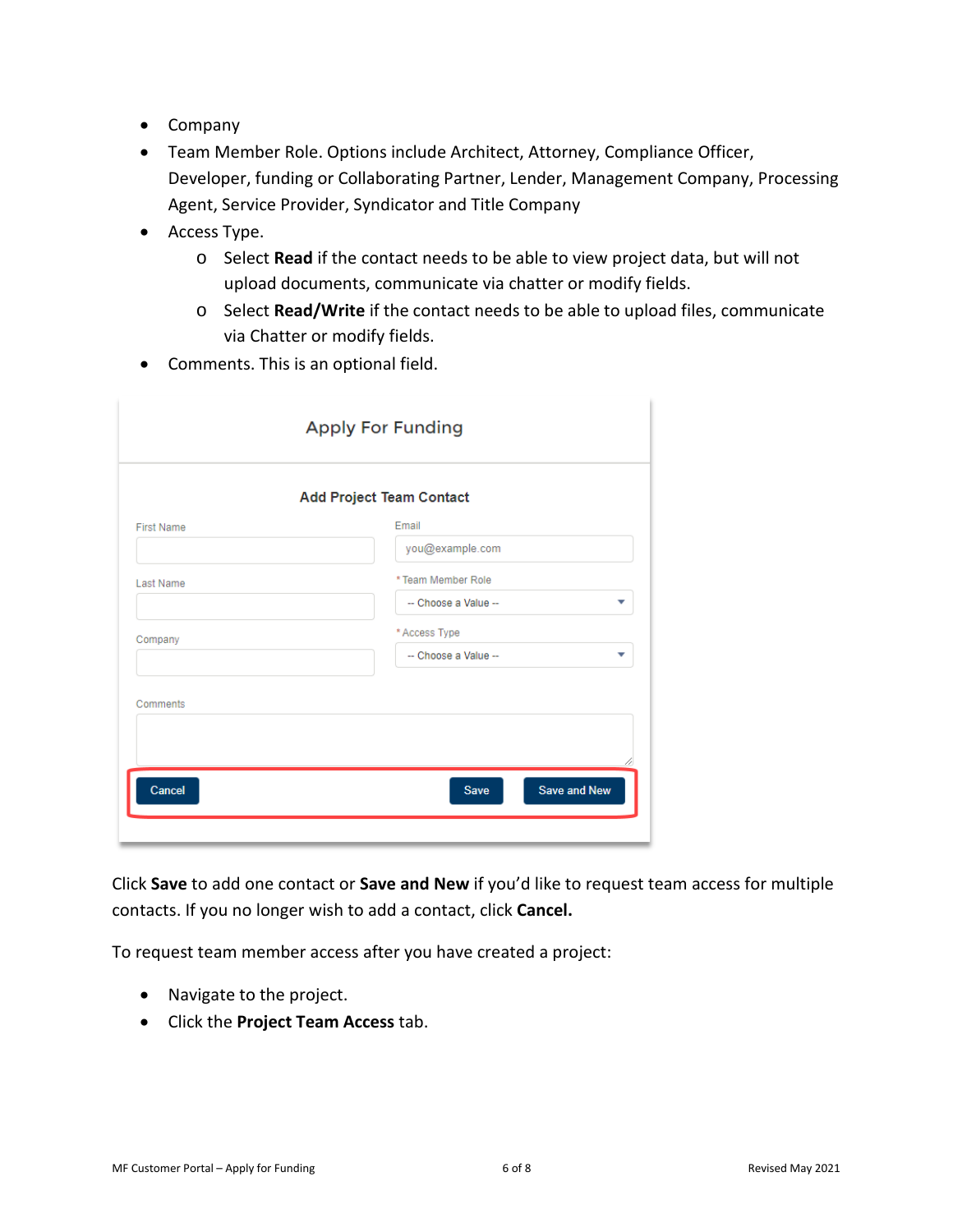| <b>Details</b> | Chatter                                                                                                                                                                                                                                                                                                                                                                                                                                                                                                                                                                                                                                                                                                                                                                                                                                                                                                                          | Characteristics<br>Checklists | <b>Documents</b>          |              | <b>Project Team Access</b> |              |                     | ↳                             |                        |                          |  |
|----------------|----------------------------------------------------------------------------------------------------------------------------------------------------------------------------------------------------------------------------------------------------------------------------------------------------------------------------------------------------------------------------------------------------------------------------------------------------------------------------------------------------------------------------------------------------------------------------------------------------------------------------------------------------------------------------------------------------------------------------------------------------------------------------------------------------------------------------------------------------------------------------------------------------------------------------------|-------------------------------|---------------------------|--------------|----------------------------|--------------|---------------------|-------------------------------|------------------------|--------------------------|--|
|                | <b>Portal Guidance</b><br>. About Project Team Access. Project team access allows users to view and/or edit a project on behalf of the sponsor. A sponsor or an authorized representative of the project must complete the project team<br>access request. NOTE: Users affiliated with an organization that has project access may be able to see high-level project information even if they are not assigned to the project. Assigning a person to the<br>project gives them additional functionality depending on the authorization level selected (e.g. Read vs. Read/Write).<br>. Request Project Team Access. Click the 'New' button below to request access for a new project team member. To be added to a project team an individual must have a Portal user account. Individuals that do<br>not have a user account will be contacted. Please allow up to two business days for users to be added to the project team. |                               |                           |              |                            |              |                     |                               |                        |                          |  |
|                | Project Team Access (2)<br>2 items . Updated a few seconds ago                                                                                                                                                                                                                                                                                                                                                                                                                                                                                                                                                                                                                                                                                                                                                                                                                                                                   |                               |                           |              |                            |              |                     |                               | $\mathbb{C}^d$<br>©ো শ | <b>New</b>               |  |
|                | Project Team Acc ∨                                                                                                                                                                                                                                                                                                                                                                                                                                                                                                                                                                                                                                                                                                                                                                                                                                                                                                               | <b>First Name</b>             | Last Name<br>$\checkmark$ | $\checkmark$ | Email                      | $\checkmark$ | Processing Status V | Team Member R<br>$\checkmark$ | <b>Created Date</b>    | $\checkmark$             |  |
|                | PTA-00024                                                                                                                                                                                                                                                                                                                                                                                                                                                                                                                                                                                                                                                                                                                                                                                                                                                                                                                        | Tim                           | Todd                      |              | ttodd@abcdevelopment.com   |              | Access Requested    | Developer                     | 4/27/2021, 4:00 PM     | $\overline{\phantom{a}}$ |  |
|                | PTA-00025                                                                                                                                                                                                                                                                                                                                                                                                                                                                                                                                                                                                                                                                                                                                                                                                                                                                                                                        | Flizabeth                     | Huotari                   |              | elizabeth@gmail.com        |              | Access Requested    | Architect                     | 4/27/2021. 4:02 PM     | $\overline{\mathbf{v}}$  |  |
|                |                                                                                                                                                                                                                                                                                                                                                                                                                                                                                                                                                                                                                                                                                                                                                                                                                                                                                                                                  |                               |                           |              |                            |              |                     |                               |                        | <b>View All</b>          |  |

• Click **New** to add a new team member.

| Project Team Access (2)<br>$\mathbb{C}^{\mathbb{I}}$<br>©ো ~<br><b>New</b><br>2 items • Updated a few seconds ago |                                   |                            |                          |              |                          |                      |                     |                          |  |
|-------------------------------------------------------------------------------------------------------------------|-----------------------------------|----------------------------|--------------------------|--------------|--------------------------|----------------------|---------------------|--------------------------|--|
| Project Team Acc V                                                                                                | <b>First Name</b><br>$\checkmark$ | <b>Last Name</b><br>$\vee$ | Email                    | $\checkmark$ | Processing Status $\vee$ | Team Member $R \vee$ | <b>Created Date</b> | $\checkmark$             |  |
| PTA-00024                                                                                                         | Tim                               | Todd                       | ttodd@abcdevelopment.com |              | Access Requested         | Developer            | 4/27/2021, 4:00 PM  | ⊋                        |  |
| PTA-00025                                                                                                         | Elizabeth                         | Huotari                    | elizabeth@gmail.com      |              | Access Requested         | Architect            | 4/27/2021, 4:02 PM  | $\overline{\phantom{a}}$ |  |
|                                                                                                                   |                                   |                            |                          |              |                          |                      |                     | <b>View All</b>          |  |

• Enter information about the project team member and click save.

## <span id="page-6-0"></span>**Return to an Existing Project**

Once you (or a representative working on behalf of your organization) create a project, you can return to it at any time by going to the Projects tab in the navigation menu.

| <b>MI MINNESOTA</b><br>Funding Rounds<br>Projects<br>Home | $\begin{array}{c} \mathbf{Q} & \mathbf{Q} \end{array}$<br>Karin Developer |
|-----------------------------------------------------------|---------------------------------------------------------------------------|
|-----------------------------------------------------------|---------------------------------------------------------------------------|

Click on the **Project Name** link within the Project Name column to go to the project's main page.

|                                                                                                    | All Projects $\blacktriangledown$ $\cancel{\pi}$ |       |        |        |                                                                                                        |        |         |            |                     |                                     |                                                    |             |  |  |
|----------------------------------------------------------------------------------------------------|--------------------------------------------------|-------|--------|--------|--------------------------------------------------------------------------------------------------------|--------|---------|------------|---------------------|-------------------------------------|----------------------------------------------------|-------------|--|--|
| 11 items • Sorted by Project # • Filtered by All projects - Project Status • Updated 6 minutes ago |                                                  |       |        |        |                                                                                                        |        |         | $Q$ sample | ☺                   | াই ⊤                                | ∼                                                  |             |  |  |
|                                                                                                    | <b>Project Name</b><br>$\vee$                    |       |        |        | $ D# \vee   P_{\cdot \cdot} \downarrow \vee   S_{e \cdot \cdot \cdot} \vee   P_{\cdot}$ rimary Address | $\vee$ | City    |            | $C \vee$ Req $\vee$ | <b>Account Name</b><br>$\checkmark$ | <b>Funding Round</b><br>$\checkmark$               | Proj $\vee$ |  |  |
|                                                                                                    | <b>Sample RFP Project</b>                        | D9876 | M18792 | M18793 | 400 Wabasha St                                                                                         |        | St Paul | Ramsey     | Metro               | <b>TEST Developer Acc</b>           | 2021 RFP/2022 HTC                                  | In Process  |  |  |
|                                                                                                    | Sample 2021 HTC 4                                |       | M18665 |        | 400 Wabasha St                                                                                         |        | St Paul | Aitkin     |                     | <b>TEST Developer Acc</b>           | 2021 HTC 4% Only R In Process $\blacktriangledown$ |             |  |  |